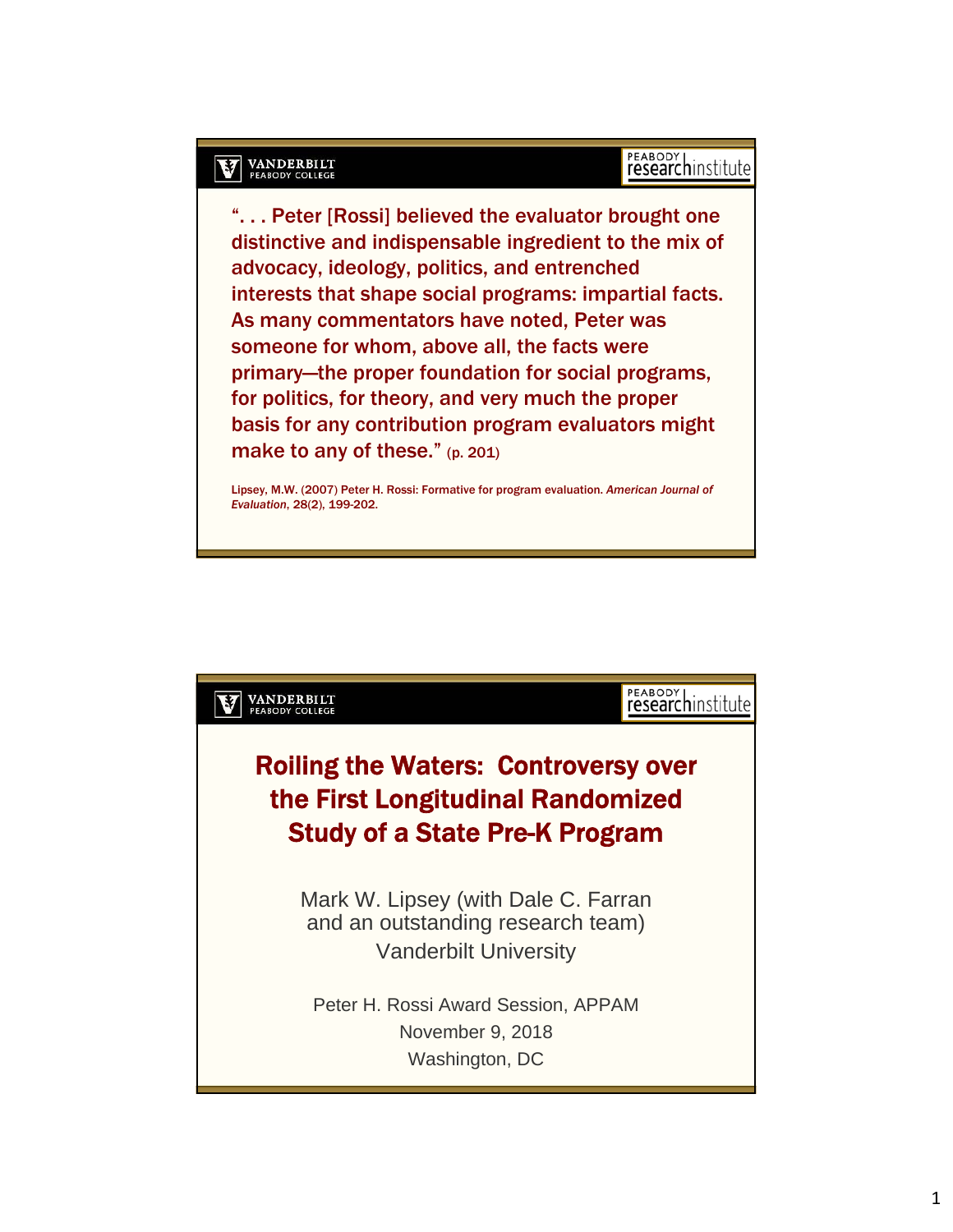

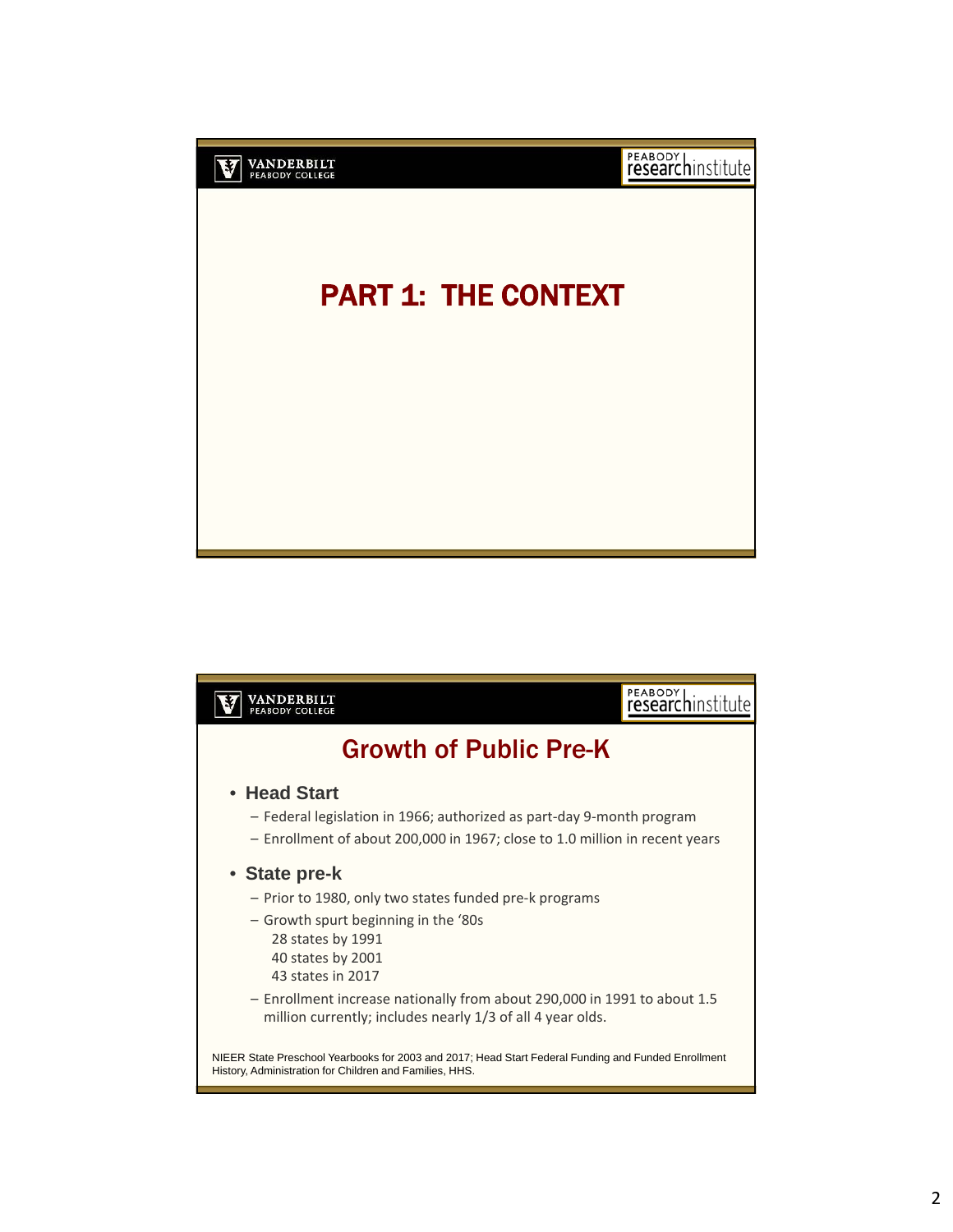

– **Overall notable vulnerability to bias, inconclusive mixed findings**

| VANDERBILT<br>PEABODY COLLEGE |                                                    | researchinstitute                                      |
|-------------------------------|----------------------------------------------------|--------------------------------------------------------|
|                               |                                                    | The Long Shadow of the Early Longitudinal              |
|                               |                                                    | <b>Research &amp; Demonstration Projects</b>           |
|                               |                                                    |                                                        |
|                               | <b>Perry Preschool</b>                             | Abecedarian                                            |
| Preschool cohorts             | 1962-67                                            | 1972-77                                                |
| Sample size                   | $N = 123$                                          | $N = 111$                                              |
| Sample characteristics        | Highly disadvantaged African-<br>American children | Low income, 98% African-<br>American 83% single parent |

| Preschool cohorts      | 1962-67                                                                             | 1972-77                                                                               |
|------------------------|-------------------------------------------------------------------------------------|---------------------------------------------------------------------------------------|
| Sample size            | $N = 123$                                                                           | $N = 111$                                                                             |
| Sample characteristics | Highly disadvantaged African-<br>American children                                  | Low income, 98% African-<br>American, 83% single parent                               |
| Program                | Part day, school year, 2 years for<br>75%, high staff/student ratio, home<br>visits | Full day, all year, 5 years, high<br>staff/student ratio, health care,<br>home visits |
| Academic outcomes      | Achievement +<br>Retention ---<br>Special ed +<br>Graduation +                      | Achievement +<br>Retention +<br>Special ed +<br>Graduation ---                        |
| Adult outcomes         | Employment +<br>$Income +$<br>$C$ rime +                                            | Employment +<br>Further education +<br>Health $+$                                     |
|                        |                                                                                     |                                                                                       |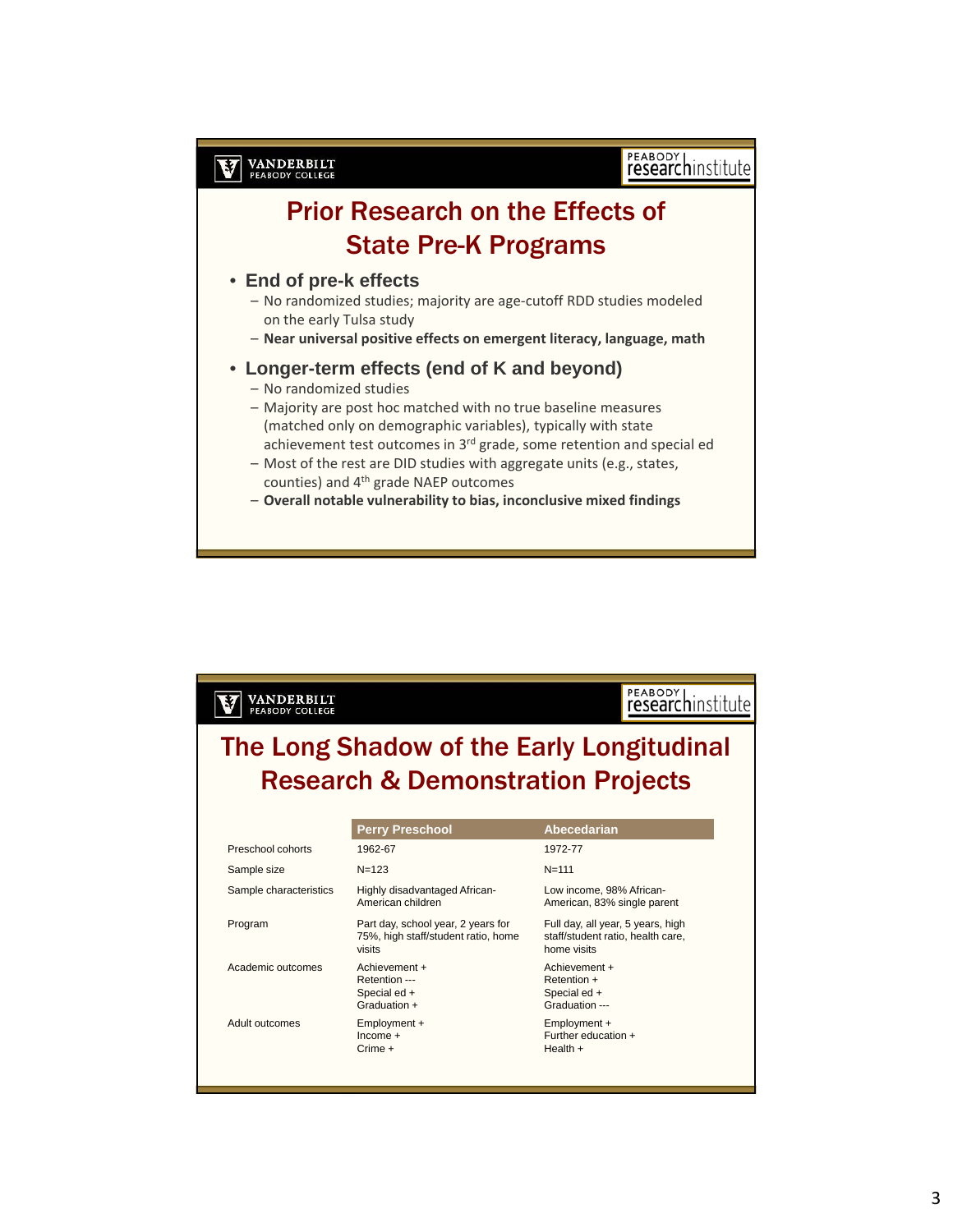#### "Robust Belief" in the Long-term Effects of Scaled-up Publicly-Funded Pre-K Programs

**VANDERBILT** 

- "Recent evaluations show quite clearly that large‐scale, publicly funded pre‐k programs have significant benefits for children's school readiness skills and future academic achievement. Importantly, these results come from today's state-funded pre‐k programs, operated at scale in various states across the country." (Pianta & Wolcott/Raise Your Hand Texas)
- "Effects [of state and local pre‐k programs] vary across programs, but are overwhelmingly positive." (Barnett/NIEER)
- "What many may not be aware of, however, is that a vast and emerging body of research continues to demonstrate the potential of publicly funded, large-scale pre‐k programs as a strategy for school reform and turning around a record of underachievement." (Wat/PEW Center on the States)
- "Effective pre‐kindergarten programs reduce costly grade retention, special education, and other services right away. … The benefits continue into early elementary school, including the critical third‐grade benchmark year." (Ready Nation)

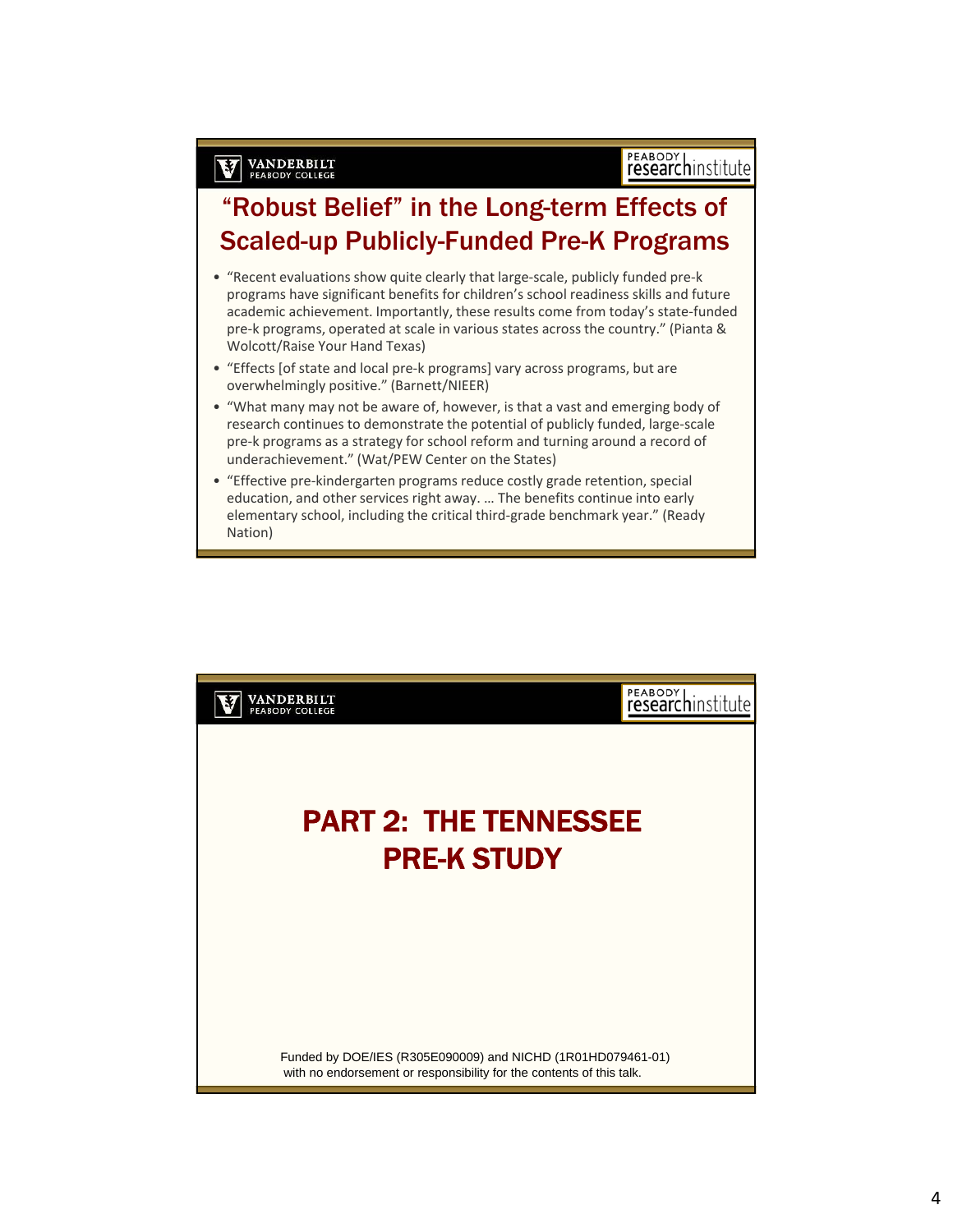

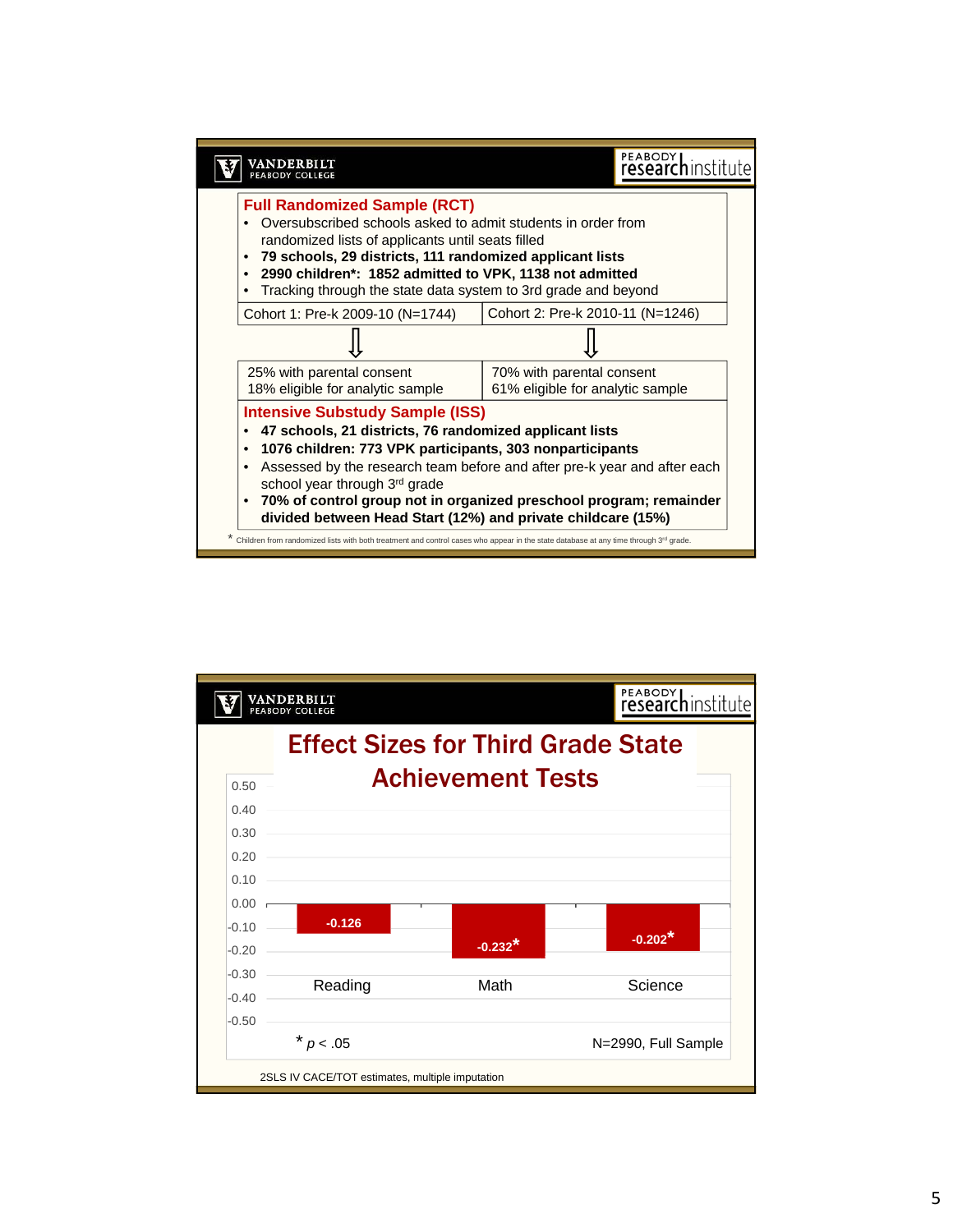

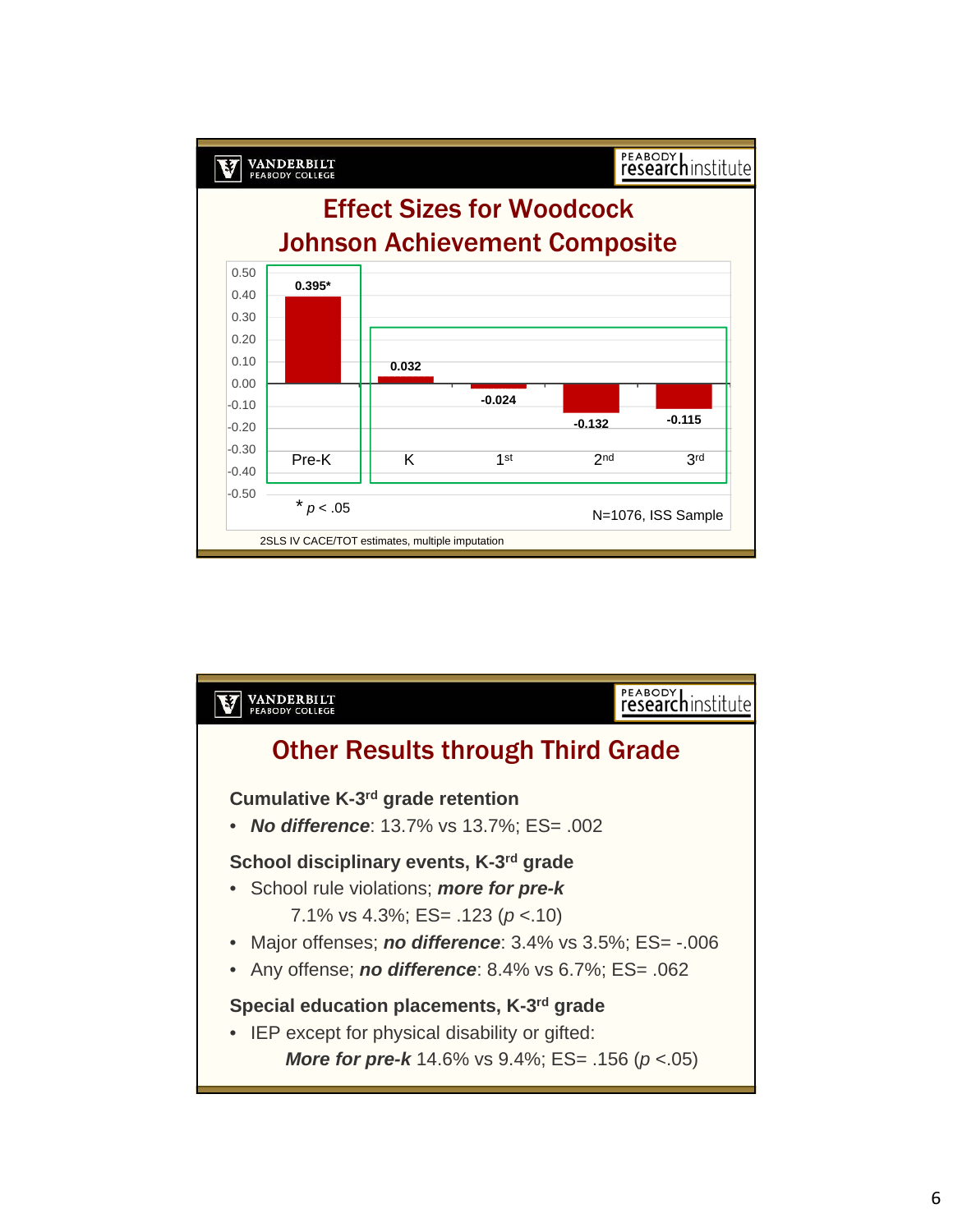PEABODY<br> **research**institute **VANDERBILT**<br>PEABODY COLLEGE M Preliminary Results from Follow-up into Later Grades **State Achievement Test Scores: ITT Effect Sizes Grade & Cohort Reading Math Science** 4<sup>th</sup> (Cohort 1) -.11<sup>\*</sup> -.16<sup>\*</sup> -.16<sup>\*</sup> 5<sup>th</sup> (Cohort 2) -.13<sup>\*</sup> -.14<sup>\*</sup> -.07 6<sup>th</sup> (Cohort 1)  $-.19^*$   $-.23^*$   $-.20^*$   $*$   $<sub>p</sub> <sub>05</sub>$ </sub> • Retention: No pre-k effect through 5<sup>th</sup> grade • School disciplinary events  $(5<sup>th</sup> grade)$ : **More for pre-k**; statistically significant for major offenses Special education placements: Higher for pre-k through 5<sup>th</sup> grade

- Significant **negative effects** in 5<sup>th</sup> grade on:
	- Executive function (ES= -.17) Commitment to school (ES= -.15) Problem behaviors (ESs -.22 to -.14)

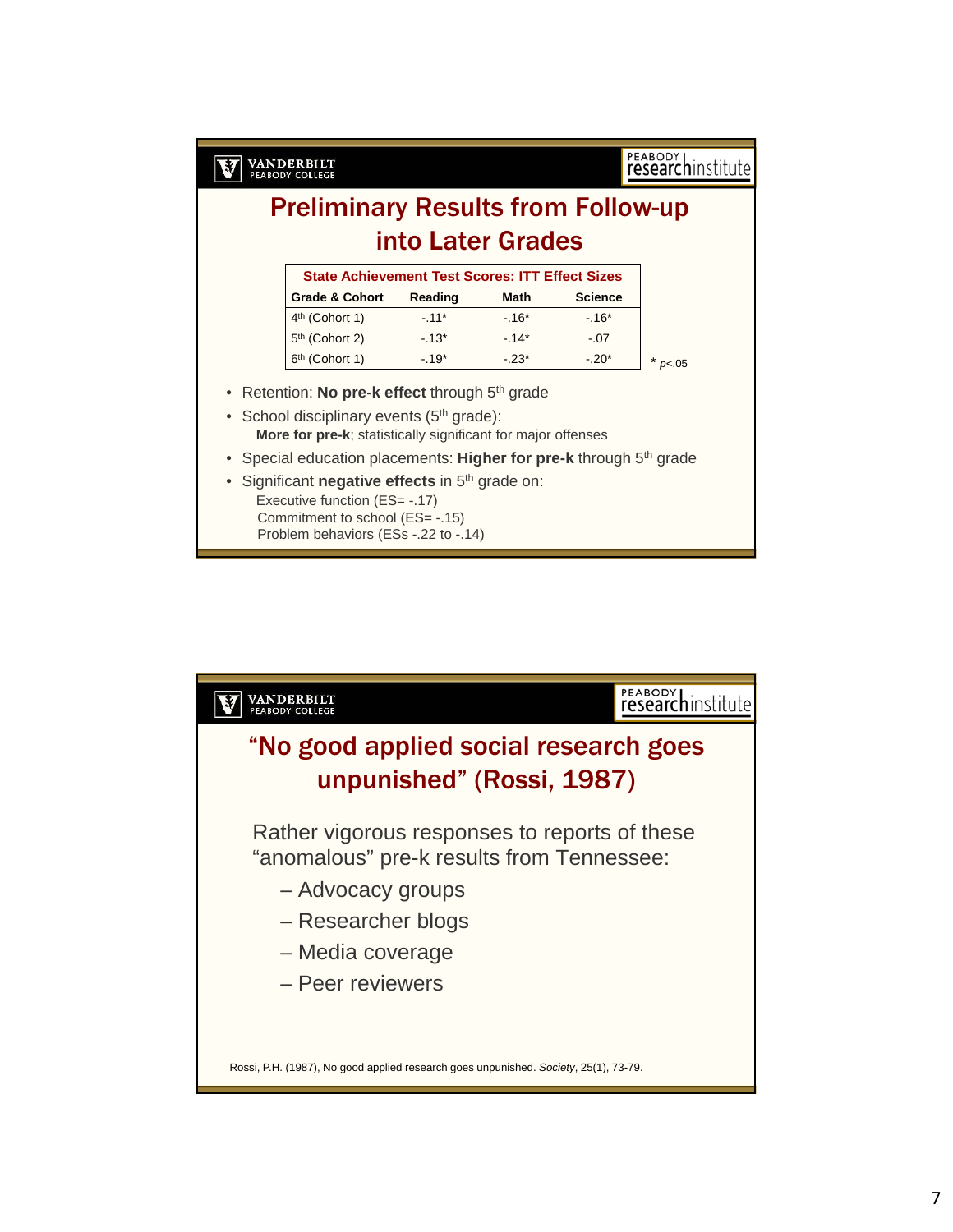

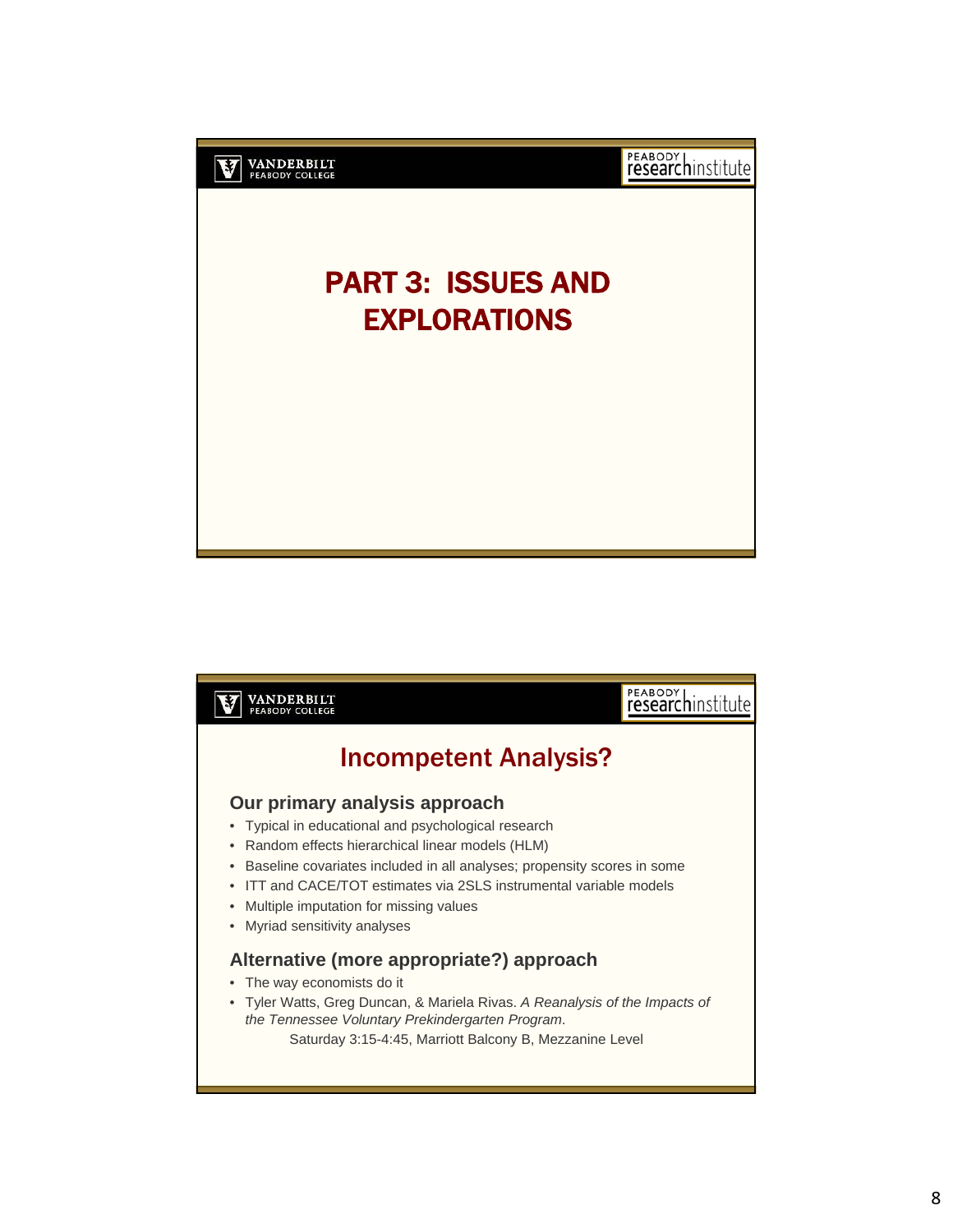# PEABODY<br> **research**institute

# Poor Quality of the Tennessee Program?

#### **Structurally typical state pre-k program**

**VANDERBILT**<br>PEABODY COLLEGE

V

- Organized and overseen by the state department of education
- Serves 4-year-old children from low-income families statewide
- Local programs in all but a few of the school districts in the state
- Full day, 5 days/week, school year; most classrooms in elementary schools
- State-licensed teacher with early childhood endorsement & credentialed aide
- Maximum class size of 20; 1:10 staff to student ratio
- Curriculum selected from a state-approved list

#### **Limited basis for comparisons on presumptive quality measures**

- Meets 9 of the 10 standards advocated until recently by the National Institute of Early Education Research (NIEER)
- Mean total scores from classroom observations on the *Early Childhood Environment Rating Scale* (ECERS):
	- 4.15 for TN vs mean of 4.34 found for 14 other state programs

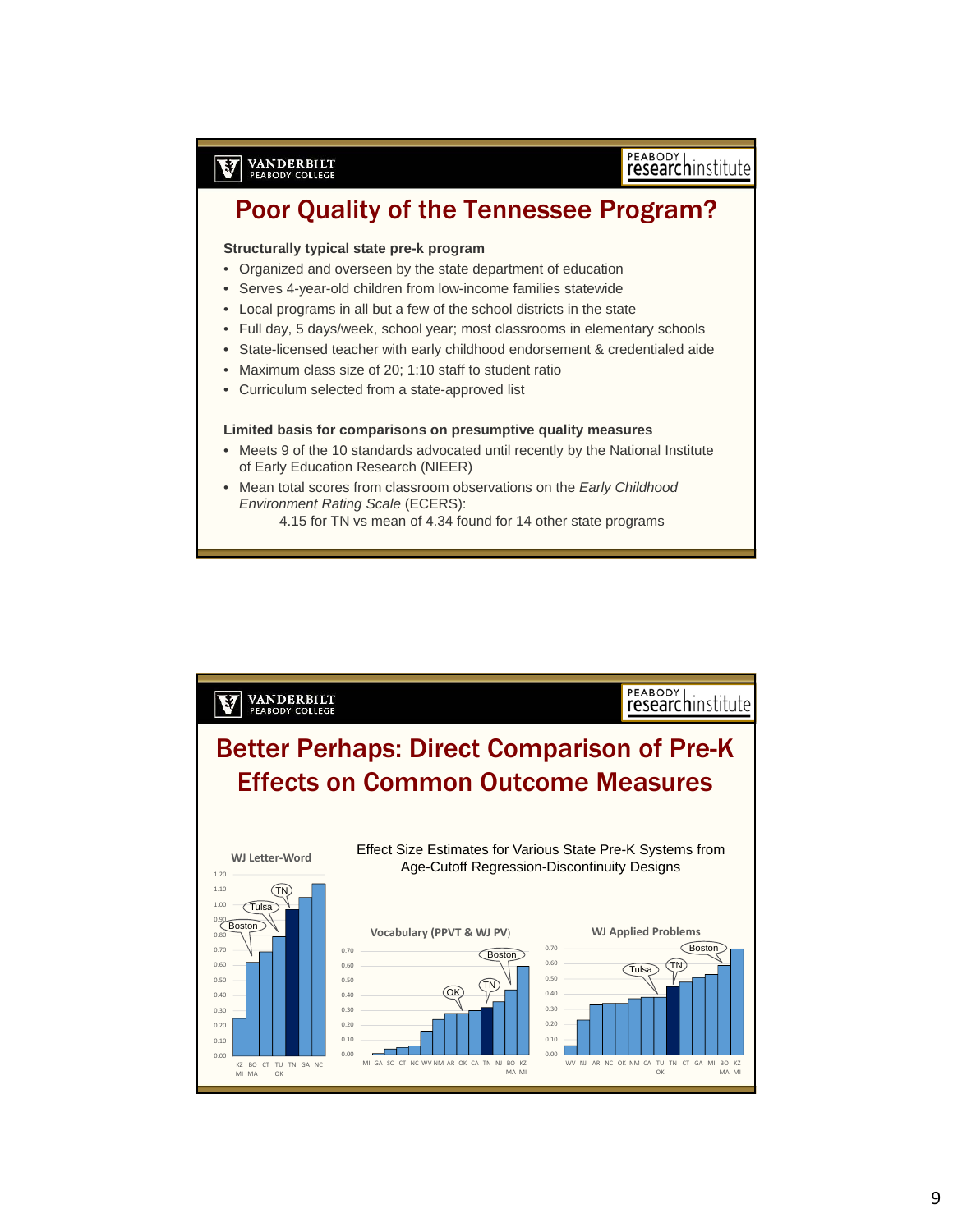#### Little Support for Pre-K Gains in Later Grades

Redundancy in instructional content of pre-k and K

**VANDERBILT**<br>PEABODY COLLEGE

M

- Systematic observations in 103 pre-k and 98 K classrooms<sup>a</sup> found:
	- For time on literacy (28% pre-k, 23% K), 43% in pre-k and 58% in K devoted to foundational skills (phonological awareness, letter and word recognition, etc.)
	- For time spent on math (12% pre-k, 9% K), 64% in pre-k and 63% in K devoted to counting and cardinality
	- Little differentiation for proportion of K children who had participated in pre-k

Between beginning of K and the end of 1<sup>st</sup>, teacher ratings of "feelings about school" changed from more positive for pre-k participants to more negative

Few of the pre-k sample attended high quality elementary schools and/or were exposed to multiple years of highly rated teachers (<20%)

• Analysis of effects on state achievement tests inconclusive because of limited variation

<sup>a</sup> Farran et al. (2018). *Kindergarten follow-up report.* Peabody Research Institute, Vanderbilt University

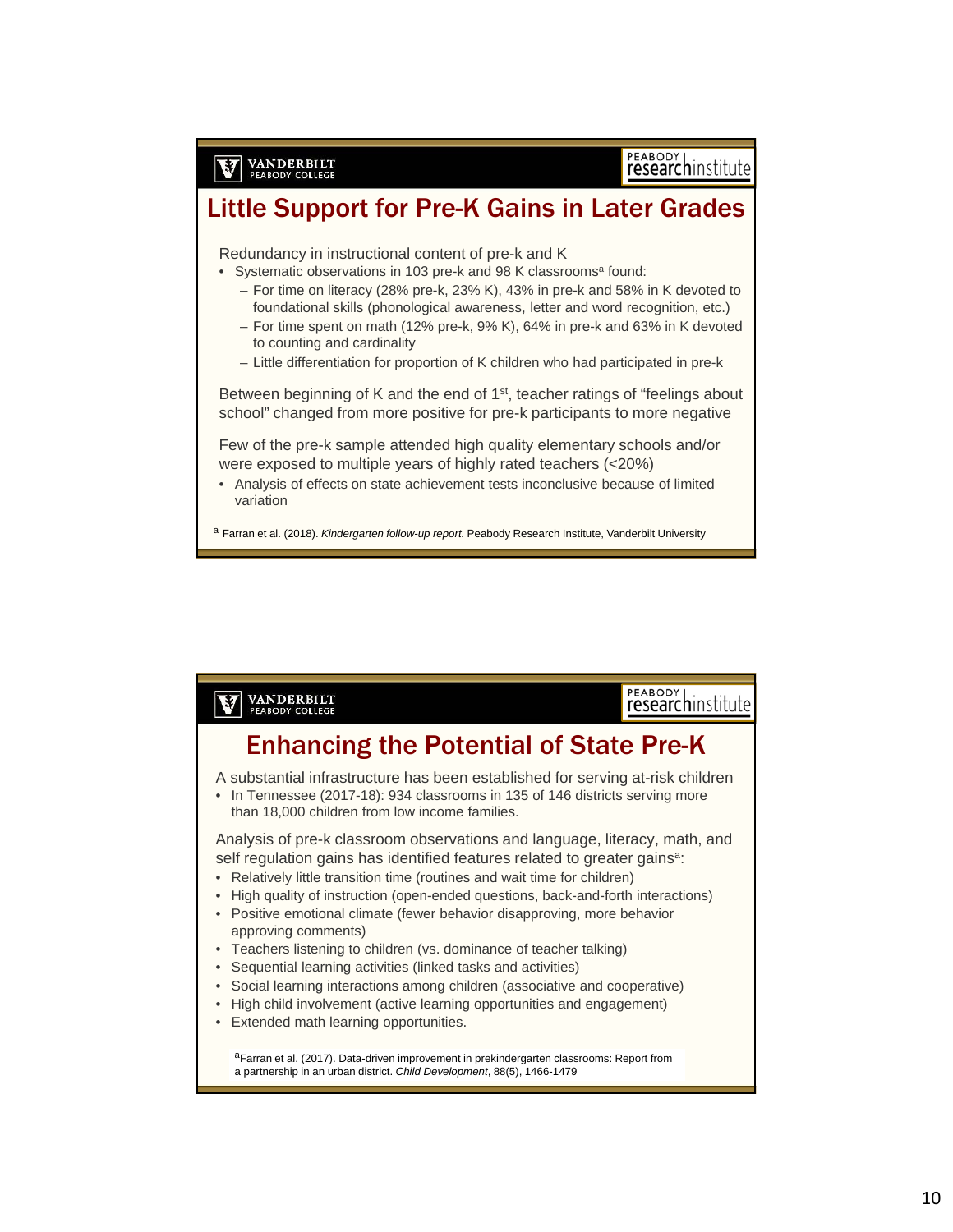